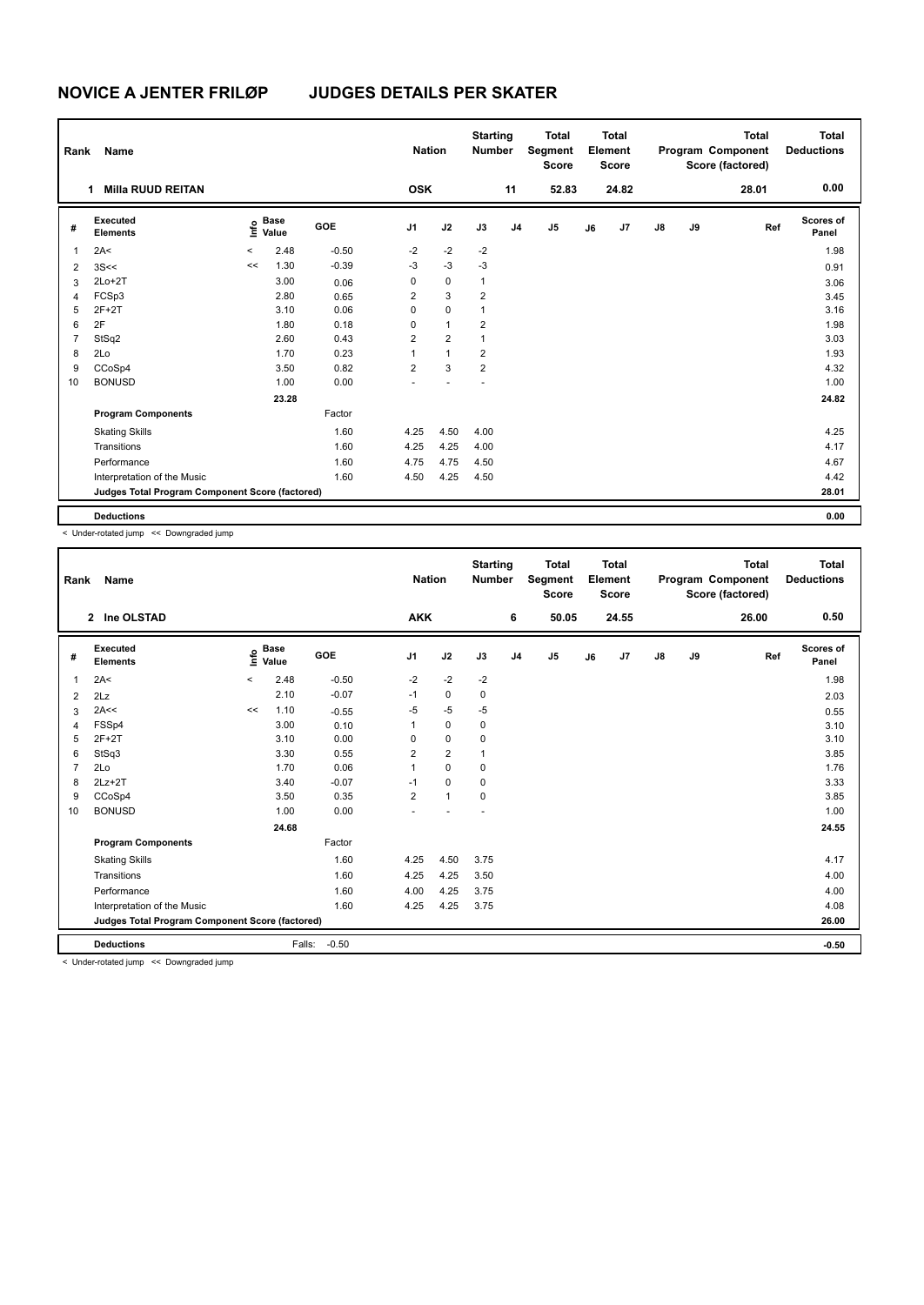| Rank           | Name                                            |      |                      |            | <b>Nation</b>  |                         | <b>Starting</b><br><b>Number</b> |                | <b>Total</b><br>Segment<br><b>Score</b> |    | <b>Total</b><br>Element<br><b>Score</b> |               |    | Total<br>Program Component<br>Score (factored) | <b>Total</b><br><b>Deductions</b> |
|----------------|-------------------------------------------------|------|----------------------|------------|----------------|-------------------------|----------------------------------|----------------|-----------------------------------------|----|-----------------------------------------|---------------|----|------------------------------------------------|-----------------------------------|
|                | <b>Kamilla AABY</b><br>3                        |      |                      |            | <b>AKK</b>     |                         |                                  | 10             | 47.28                                   |    | 21.41                                   |               |    | 25.87                                          | 0.00                              |
| #              | Executed<br><b>Elements</b>                     | ١nf٥ | <b>Base</b><br>Value | <b>GOE</b> | J <sub>1</sub> | J2                      | J3                               | J <sub>4</sub> | J5                                      | J6 | J7                                      | $\mathsf{J}8$ | J9 | Ref                                            | Scores of<br>Panel                |
| 1              | 2A<<                                            | <<   | 1.10                 | $-0.26$    | $-2$           | $-3$                    | $-2$                             |                |                                         |    |                                         |               |    |                                                | 0.84                              |
| $\overline{2}$ | $2Lz+2T$                                        |      | 3.40                 | 0.35       | $\overline{2}$ | $\mathbf{1}$            | $\overline{2}$                   |                |                                         |    |                                         |               |    |                                                | 3.75                              |
| 3              | FSSp3                                           |      | 2.60                 | 0.09       | 1              | $\mathbf 0$             | $\mathbf 0$                      |                |                                         |    |                                         |               |    |                                                | 2.69                              |
| $\overline{4}$ | 2A<<                                            | <<   | 1.10                 | $-0.40$    | $-4$           | $-3$                    | $-4$                             |                |                                         |    |                                         |               |    |                                                | 0.70                              |
| 5              | 2Lz                                             |      | 2.10                 | $-0.49$    | $-2$           | $-2$                    | $-3$                             |                |                                         |    |                                         |               |    |                                                | 1.61                              |
| 6              | $2F+2T$                                         |      | 3.10                 | 0.00       | 0              | $\mathbf 0$             | 0                                |                |                                         |    |                                         |               |    |                                                | 3.10                              |
| 7              | CCoSp4                                          |      | 3.50                 | 0.35       | 1              | $\mathbf{1}$            | 1                                |                |                                         |    |                                         |               |    |                                                | 3.85                              |
| 8              | 2F                                              |      | 1.80                 | 0.12       | 0              | $\mathbf{1}$            | 1                                |                |                                         |    |                                         |               |    |                                                | 1.92                              |
| 9              | StSq2                                           |      | 2.60                 | 0.35       | 1              | $\overline{\mathbf{c}}$ | $\mathbf{1}$                     |                |                                         |    |                                         |               |    |                                                | 2.95                              |
|                |                                                 |      | 21.30                |            |                |                         |                                  |                |                                         |    |                                         |               |    |                                                | 21.41                             |
|                | <b>Program Components</b>                       |      |                      | Factor     |                |                         |                                  |                |                                         |    |                                         |               |    |                                                |                                   |
|                | <b>Skating Skills</b>                           |      |                      | 1.60       | 4.25           | 4.25                    | 4.00                             |                |                                         |    |                                         |               |    |                                                | 4.17                              |
|                | Transitions                                     |      |                      | 1.60       | 4.00           | 4.25                    | 3.75                             |                |                                         |    |                                         |               |    |                                                | 4.00                              |
|                | Performance                                     |      |                      | 1.60       | 4.00           | 4.50                    | 4.00                             |                |                                         |    |                                         |               |    |                                                | 4.17                              |
|                | Interpretation of the Music                     |      |                      | 1.60       | 3.50           | 4.00                    | 4.00                             |                |                                         |    |                                         |               |    |                                                | 3.83                              |
|                | Judges Total Program Component Score (factored) |      |                      |            |                |                         |                                  |                |                                         |    |                                         |               |    |                                                | 25.87                             |
|                | <b>Deductions</b>                               |      |                      |            |                |                         |                                  |                |                                         |    |                                         |               |    |                                                | 0.00                              |

<< Downgraded jump

| Rank          | Name                                                                 |      |                      |            | <b>Nation</b>  |      | <b>Starting</b><br><b>Number</b> |                | <b>Total</b><br>Segment<br><b>Score</b> |    | <b>Total</b><br>Element<br><b>Score</b> |               |    | <b>Total</b><br>Program Component<br>Score (factored) | <b>Total</b><br><b>Deductions</b> |
|---------------|----------------------------------------------------------------------|------|----------------------|------------|----------------|------|----------------------------------|----------------|-----------------------------------------|----|-----------------------------------------|---------------|----|-------------------------------------------------------|-----------------------------------|
|               | Johanna Høiseth ULVEBNE<br>4                                         |      |                      |            | O <sub>l</sub> |      |                                  | $\overline{7}$ | 39.78                                   |    | 18.28                                   |               |    | 22.00                                                 | 0.50                              |
| #             | Executed<br><b>Elements</b>                                          | ١nf٥ | <b>Base</b><br>Value | <b>GOE</b> | J <sub>1</sub> | J2   | J3                               | J <sub>4</sub> | J <sub>5</sub>                          | J6 | J7                                      | $\mathsf{J}8$ | J9 | Ref                                                   | <b>Scores of</b><br>Panel         |
| 1             | 2A<<                                                                 | <<   | 1.10                 | $-0.55$    | $-5$           | $-5$ | $-5$                             |                |                                         |    |                                         |               |    |                                                       | 0.55                              |
| 2             | 1Lz                                                                  |      | 0.60                 | $-0.30$    | $-5$           | $-5$ | $-5$                             |                |                                         |    |                                         |               |    |                                                       | 0.30                              |
| 3             | 2Lo                                                                  |      | 1.70                 | 0.06       | 0              | 0    | 1                                |                |                                         |    |                                         |               |    |                                                       | 1.76                              |
| 4             | CCoSp4                                                               |      | 3.50                 | 0.12       | $\Omega$       | 0    | 1                                |                |                                         |    |                                         |               |    |                                                       | 3.62                              |
| 5             | $2F+2T$                                                              |      | 3.10                 | $-0.30$    | $-2$           | $-2$ | $-1$                             |                |                                         |    |                                         |               |    |                                                       | 2.80                              |
| 6             | $2Lze+2T$                                                            | e    | 2.88                 | $-0.63$    | $-4$           | $-4$ | $-4$                             |                |                                         |    |                                         |               |    |                                                       | 2.25                              |
|               | FSSp3                                                                |      | 2.60                 | 0.00       | $\Omega$       | 0    | $\mathbf 0$                      |                |                                         |    |                                         |               |    |                                                       | 2.60                              |
| 8             | 2F                                                                   |      | 1.80                 | 0.00       | $\Omega$       | 0    | 0                                |                |                                         |    |                                         |               |    |                                                       | 1.80                              |
| 9             | StSq2                                                                |      | 2.60                 | 0.00       | 0              | 0    | $\mathbf 0$                      |                |                                         |    |                                         |               |    |                                                       | 2.60                              |
|               |                                                                      |      | 19.88                |            |                |      |                                  |                |                                         |    |                                         |               |    |                                                       | 18.28                             |
|               | <b>Program Components</b>                                            |      |                      | Factor     |                |      |                                  |                |                                         |    |                                         |               |    |                                                       |                                   |
|               | <b>Skating Skills</b>                                                |      |                      | 1.60       | 3.50           | 3.50 | 3.50                             |                |                                         |    |                                         |               |    |                                                       | 3.50                              |
|               | Transitions                                                          |      |                      | 1.60       | 3.25           | 3.75 | 3.25                             |                |                                         |    |                                         |               |    |                                                       | 3.42                              |
|               | Performance                                                          |      |                      | 1.60       | 3.25           | 3.50 | 3.25                             |                |                                         |    |                                         |               |    |                                                       | 3.33                              |
|               | Interpretation of the Music                                          |      |                      | 1.60       | 3.50           | 3.50 | 3.50                             |                |                                         |    |                                         |               |    |                                                       | 3.50                              |
|               | Judges Total Program Component Score (factored)                      |      |                      |            |                |      |                                  |                |                                         |    |                                         |               |    |                                                       | 22.00                             |
| $\sim$ $\sim$ | <b>Deductions</b><br>the contract of the contract of<br>$\mathbf{1}$ |      | Falls:               | $-0.50$    |                |      |                                  |                |                                         |    |                                         |               |    |                                                       | $-0.50$                           |

<< Downgraded jump e Wrong edge ! Not clear edge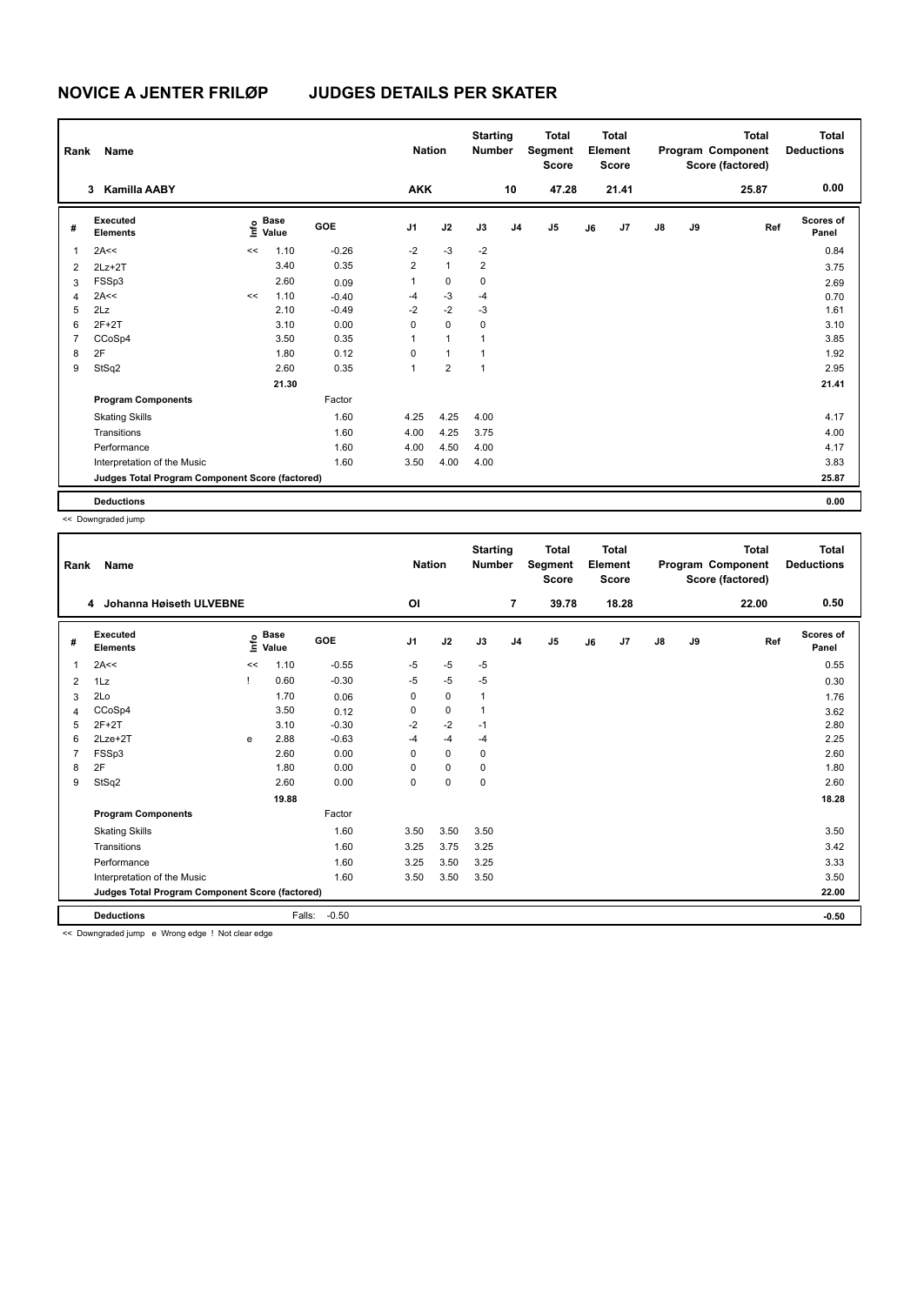| Rank           | Name                                            |         |                                             |         | <b>Nation</b>  |                | <b>Starting</b><br><b>Number</b> |    | <b>Total</b><br>Segment<br><b>Score</b> |    | <b>Total</b><br>Element<br><b>Score</b> |               |    | <b>Total</b><br>Program Component<br>Score (factored) | <b>Total</b><br><b>Deductions</b> |
|----------------|-------------------------------------------------|---------|---------------------------------------------|---------|----------------|----------------|----------------------------------|----|-----------------------------------------|----|-----------------------------------------|---------------|----|-------------------------------------------------------|-----------------------------------|
|                | <b>Maja QVORTRUP</b><br>5                       |         |                                             |         | <b>IKK</b>     |                |                                  | 5  | 39.67                                   |    | 17.54                                   |               |    | 24.13                                                 | 2.00                              |
| #              | Executed<br><b>Elements</b>                     |         | <b>Base</b><br>e <sup>Base</sup><br>⊆ Value | GOE     | J <sub>1</sub> | J2             | J3                               | J4 | J <sub>5</sub>                          | J6 | J7                                      | $\mathsf{J}8$ | J9 | Ref                                                   | Scores of<br>Panel                |
| 1              | 2Lo+2Lo                                         |         | 3.40                                        | 0.17    | 1              | $\mathbf{1}$   | $\mathbf{1}$                     |    |                                         |    |                                         |               |    |                                                       | 3.57                              |
| 2              | 3S<                                             | $\prec$ | 3.23                                        | $-1.62$ | $-5$           | $-5$           | $-5$                             |    |                                         |    |                                         |               |    |                                                       | 1.61                              |
| 3              | 3Lo<<                                           | <<      | 1.70                                        | $-0.85$ | $-5$           | $-5$           | $-5$                             |    |                                         |    |                                         |               |    |                                                       | 0.85                              |
| 4              | StSq2                                           |         | 2.60                                        | 0.43    | $\overline{2}$ | $\overline{2}$ | $\mathbf{1}$                     |    |                                         |    |                                         |               |    |                                                       | 3.03                              |
| 5              | FCSp2                                           |         | 2.30                                        | 0.15    | 1              | 0              | 1                                |    |                                         |    |                                         |               |    |                                                       | 2.45                              |
| 6              | 2A<<                                            | <<      | 1.10                                        | $-0.55$ | $-5$           | $-5$           | $-5$                             |    |                                         |    |                                         |               |    |                                                       | 0.55                              |
| $\overline{7}$ | 2F                                              |         | 1.80                                        | 0.06    | 0              | 0              | $\mathbf{1}$                     |    |                                         |    |                                         |               |    |                                                       | 1.86                              |
| 8              | 2F                                              |         | 1.80                                        | $-0.60$ | $-3$           | $-3$           | $-4$                             |    |                                         |    |                                         |               |    |                                                       | 1.20                              |
| 9              | CCoSp2                                          |         | 2.50                                        | $-0.08$ | $-1$           | 0              | 0                                |    |                                         |    |                                         |               |    |                                                       | 2.42                              |
|                |                                                 |         | 20.43                                       |         |                |                |                                  |    |                                         |    |                                         |               |    |                                                       | 17.54                             |
|                | <b>Program Components</b>                       |         |                                             | Factor  |                |                |                                  |    |                                         |    |                                         |               |    |                                                       |                                   |
|                | <b>Skating Skills</b>                           |         |                                             | 1.60    | 4.00           | 4.00           | 3.75                             |    |                                         |    |                                         |               |    |                                                       | 3.92                              |
|                | Transitions                                     |         |                                             | 1.60    | 3.50           | 3.50           | 3.50                             |    |                                         |    |                                         |               |    |                                                       | 3.50                              |
|                | Performance                                     |         |                                             | 1.60    | 3.75           | 3.75           | 4.00                             |    |                                         |    |                                         |               |    |                                                       | 3.83                              |
|                | Interpretation of the Music                     |         |                                             | 1.60    | 3.75           | 3.75           | 4.00                             |    |                                         |    |                                         |               |    |                                                       | 3.83                              |
|                | Judges Total Program Component Score (factored) |         |                                             |         |                |                |                                  |    |                                         |    |                                         |               |    |                                                       | 24.13                             |
|                | <b>Deductions</b>                               |         | Falls:                                      | $-2.00$ |                |                |                                  |    |                                         |    |                                         |               |    |                                                       | $-2.00$                           |

< Under-rotated jump << Downgraded jump

| Rank           | Name                                            |       |                      |            | <b>Nation</b>  |             | <b>Starting</b><br><b>Number</b> |                | <b>Total</b><br>Segment<br><b>Score</b> |    | <b>Total</b><br>Element<br><b>Score</b> |               |    | <b>Total</b><br>Program Component<br>Score (factored) | <b>Total</b><br><b>Deductions</b> |
|----------------|-------------------------------------------------|-------|----------------------|------------|----------------|-------------|----------------------------------|----------------|-----------------------------------------|----|-----------------------------------------|---------------|----|-------------------------------------------------------|-----------------------------------|
|                | <b>Kaia KLEVEN</b><br>6                         |       |                      |            | <b>TSK</b>     |             |                                  | 8              | 39.28                                   |    | 16.68                                   |               |    | 23.60                                                 | 1.00                              |
| #              | Executed<br><b>Elements</b>                     | Linfo | <b>Base</b><br>Value | <b>GOE</b> | J <sub>1</sub> | J2          | J3                               | J <sub>4</sub> | J5                                      | J6 | J7                                      | $\mathsf{J}8$ | J9 | Ref                                                   | Scores of<br>Panel                |
| $\mathbf{1}$   | 2A<<                                            | <<    | 1.10                 | $-0.44$    | $-4$           | -4          | $-4$                             |                |                                         |    |                                         |               |    |                                                       | 0.66                              |
| 2              | $2Lz+2Lo$                                       |       | 3.80                 | $-0.35$    | $-1$           | $-2$        | $-2$                             |                |                                         |    |                                         |               |    |                                                       | 3.45                              |
| 3              | 2Lz                                             |       | 2.10                 | 0.00       | 0              | $\mathbf 0$ | 0                                |                |                                         |    |                                         |               |    |                                                       | 2.10                              |
| 4              | FSSp2                                           |       | 2.30                 | $-0.08$    | $-1$           | 0           | 0                                |                |                                         |    |                                         |               |    |                                                       | 2.22                              |
| 5              | 2F                                              |       | 1.80                 | 0.00       | 0              | $\mathbf 0$ | 0                                |                |                                         |    |                                         |               |    |                                                       | 1.80                              |
| 6              | 2F                                              |       | 1.80                 | $-0.90$    | $-5$           | $-5$        | $-5$                             |                |                                         |    |                                         |               |    |                                                       | 0.90                              |
| $\overline{7}$ | StSqB                                           |       | 1.50                 | 0.00       | $\Omega$       | $\mathbf 0$ | 0                                |                |                                         |    |                                         |               |    |                                                       | 1.50                              |
| 8              | 2S+2Lo<<                                        | <<    | 1.80                 | $-0.65$    | $-5$           | -5          | $-5$                             |                |                                         |    |                                         |               |    |                                                       | 1.15                              |
| 9              | CCoSp3                                          |       | 3.00                 | $-0.10$    | 0              | $-1$        | $\mathbf 0$                      |                |                                         |    |                                         |               |    |                                                       | 2.90                              |
|                |                                                 |       | 19.20                |            |                |             |                                  |                |                                         |    |                                         |               |    |                                                       | 16.68                             |
|                | <b>Program Components</b>                       |       |                      | Factor     |                |             |                                  |                |                                         |    |                                         |               |    |                                                       |                                   |
|                | <b>Skating Skills</b>                           |       |                      | 1.60       | 4.00           | 4.00        | 3.75                             |                |                                         |    |                                         |               |    |                                                       | 3.92                              |
|                | Transitions                                     |       |                      | 1.60       | 3.25           | 3.50        | 3.25                             |                |                                         |    |                                         |               |    |                                                       | 3.33                              |
|                | Performance                                     |       |                      | 1.60       | 3.75           | 3.75        | 3.75                             |                |                                         |    |                                         |               |    |                                                       | 3.75                              |
|                | Interpretation of the Music                     |       |                      | 1.60       | 3.50           | 4.00        | 3.75                             |                |                                         |    |                                         |               |    |                                                       | 3.75                              |
|                | Judges Total Program Component Score (factored) |       |                      |            |                |             |                                  |                |                                         |    |                                         |               |    |                                                       | 23.60                             |
|                | <b>Deductions</b>                               |       | Falls:               | $-1.00$    |                |             |                                  |                |                                         |    |                                         |               |    |                                                       | $-1.00$                           |

<< Downgraded jump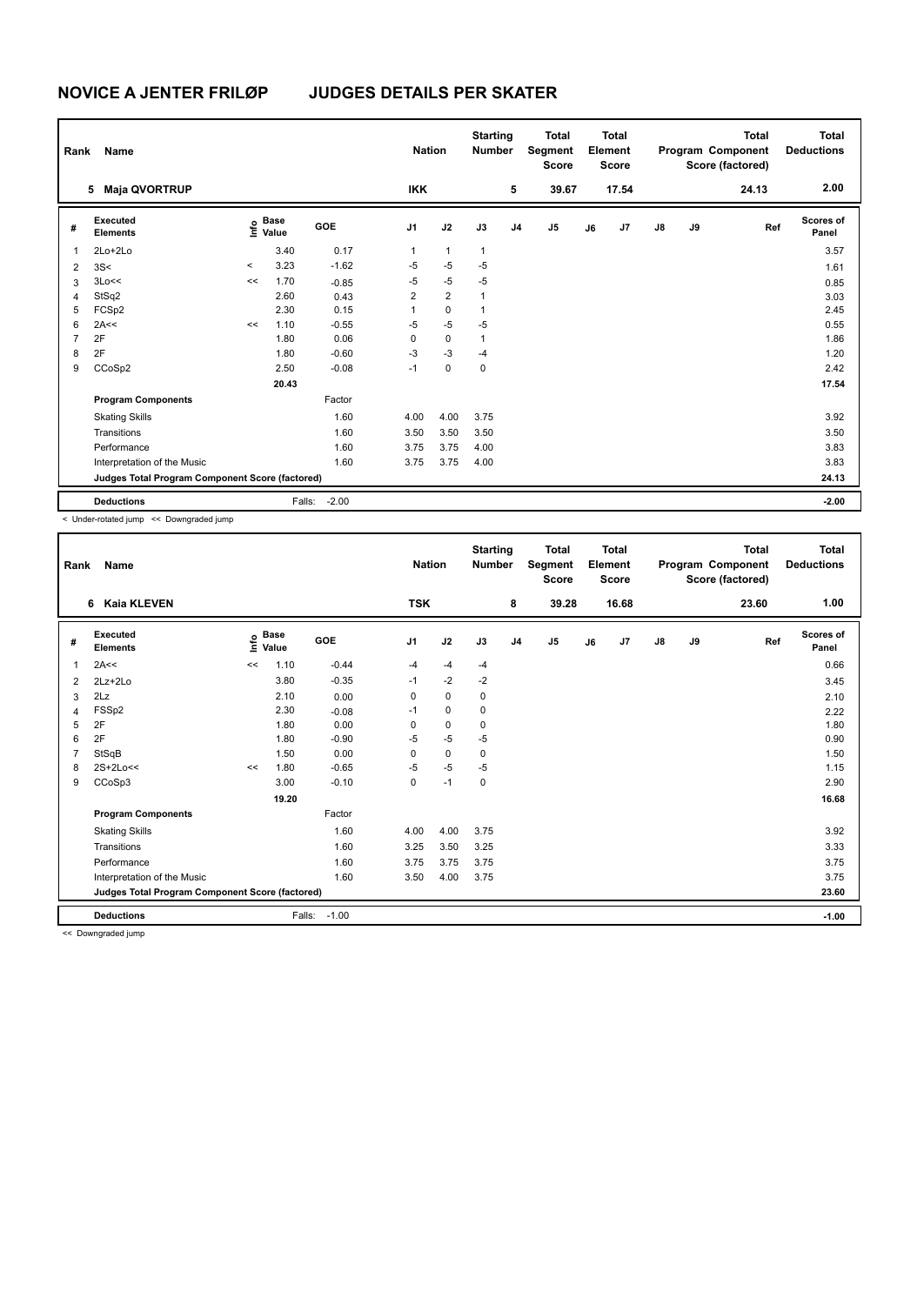| Rank           | <b>Name</b>                                     |       |                      |            | <b>Nation</b>  |              | <b>Starting</b><br><b>Number</b> |                | <b>Total</b><br>Segment<br><b>Score</b> |    | <b>Total</b><br>Element<br><b>Score</b> |               |    | <b>Total</b><br>Program Component<br>Score (factored) | <b>Total</b><br><b>Deductions</b> |
|----------------|-------------------------------------------------|-------|----------------------|------------|----------------|--------------|----------------------------------|----------------|-----------------------------------------|----|-----------------------------------------|---------------|----|-------------------------------------------------------|-----------------------------------|
|                | Alexandra BJØRGE<br>7                           |       |                      |            | OI             |              |                                  | 9              | 38.21                                   |    | 16.07                                   |               |    | 22.14                                                 | 0.00                              |
| #              | Executed<br><b>Elements</b>                     | ١nf٥  | <b>Base</b><br>Value | <b>GOE</b> | J <sub>1</sub> | J2           | J3                               | J <sub>4</sub> | J5                                      | J6 | J7                                      | $\mathsf{J}8$ | J9 | Ref                                                   | Scores of<br>Panel                |
| $\mathbf 1$    | $2Lz+2T<<$                                      | <<    | 2.50                 | $-0.56$    | $-4$           | $-2$         | $-2$                             |                |                                         |    |                                         |               |    |                                                       | 1.94                              |
| $\overline{2}$ | 2A<<                                            | $\,<$ | 1.10                 | $-0.55$    | $-5$           | $-5$         | $-5$                             |                |                                         |    |                                         |               |    |                                                       | 0.55                              |
| 3              | $2F+2Lo$                                        |       | 3.50                 | $-0.30$    | $-1$           | $-2$         | $-2$                             |                |                                         |    |                                         |               |    |                                                       | 3.20                              |
| $\overline{4}$ | CCoSp3                                          |       | 3.00                 | 0.20       | $\mathbf{1}$   | $\mathbf{1}$ | 0                                |                |                                         |    |                                         |               |    |                                                       | 3.20                              |
| 5              | 1Lz                                             |       | 0.60                 | $-0.14$    | $-1$           | $-3$         | $-3$                             |                |                                         |    |                                         |               |    |                                                       | 0.46                              |
| 6              | 2F                                              |       | 1.80                 | $-0.36$    | $-3$           | $-1$         | $-2$                             |                |                                         |    |                                         |               |    |                                                       | 1.44                              |
| 7              | StSqB                                           |       | 1.50                 | $-0.20$    | 0              | $-2$         | $-2$                             |                |                                         |    |                                         |               |    |                                                       | 1.30                              |
| 8              | 2Lo                                             |       | 1.70                 | 0.06       | 0              | $\mathbf 0$  | $\mathbf{1}$                     |                |                                         |    |                                         |               |    |                                                       | 1.76                              |
| 9              | FSSp2                                           |       | 2.30                 | $-0.08$    | 0              | $-1$         | $\pmb{0}$                        |                |                                         |    |                                         |               |    |                                                       | 2.22                              |
|                |                                                 |       | 18.00                |            |                |              |                                  |                |                                         |    |                                         |               |    |                                                       | 16.07                             |
|                | <b>Program Components</b>                       |       |                      | Factor     |                |              |                                  |                |                                         |    |                                         |               |    |                                                       |                                   |
|                | <b>Skating Skills</b>                           |       |                      | 1.60       | 4.00           | 3.75         | 3.75                             |                |                                         |    |                                         |               |    |                                                       | 3.83                              |
|                | Transitions                                     |       |                      | 1.60       | 3.50           | 3.50         | 3.25                             |                |                                         |    |                                         |               |    |                                                       | 3.42                              |
|                | Performance                                     |       |                      | 1.60       | 3.50           | 3.50         | 3.25                             |                |                                         |    |                                         |               |    |                                                       | 3.42                              |
|                | Interpretation of the Music                     |       |                      | 1.60       | 3.50           | 3.00         | 3.00                             |                |                                         |    |                                         |               |    |                                                       | 3.17                              |
|                | Judges Total Program Component Score (factored) |       |                      |            |                |              |                                  |                |                                         |    |                                         |               |    |                                                       | 22.14                             |
|                | <b>Deductions</b>                               |       |                      |            |                |              |                                  |                |                                         |    |                                         |               |    |                                                       | 0.00                              |

<< Downgraded jump

| Rank | Name                                                             |      |                      |            | <b>Nation</b>  |                | <b>Starting</b><br><b>Number</b> |                | <b>Total</b><br>Segment<br><b>Score</b> |    | <b>Total</b><br>Element<br><b>Score</b> |               |    | <b>Total</b><br>Program Component<br>Score (factored) | <b>Total</b><br><b>Deductions</b> |
|------|------------------------------------------------------------------|------|----------------------|------------|----------------|----------------|----------------------------------|----------------|-----------------------------------------|----|-----------------------------------------|---------------|----|-------------------------------------------------------|-----------------------------------|
|      | Angelika GRISMANOVA<br>8                                         |      |                      |            | <b>FKK</b>     |                |                                  | $\mathbf{2}$   | 37.30                                   |    | 17.54                                   |               |    | 20.26                                                 | 0.50                              |
| #    | Executed<br><b>Elements</b>                                      | ١nf٥ | <b>Base</b><br>Value | <b>GOE</b> | J <sub>1</sub> | J2             | J3                               | J <sub>4</sub> | J <sub>5</sub>                          | J6 | J7                                      | $\mathsf{J}8$ | J9 | Ref                                                   | <b>Scores of</b><br>Panel         |
| 1    | 2Lo                                                              |      | 1.70                 | 0.17       | $\mathbf{1}$   | $\mathbf{1}$   | $\mathbf{1}$                     |                |                                         |    |                                         |               |    |                                                       | 1.87                              |
| 2    | 2A<<                                                             | <<   | 1.10                 | $-0.55$    | $-5$           | $-5$           | $-5$                             |                |                                         |    |                                         |               |    |                                                       | 0.55                              |
| 3    | CCoSp3                                                           |      | 3.00                 | 0.40       | 2              | $\overline{2}$ | 0                                |                |                                         |    |                                         |               |    |                                                       | 3.40                              |
| 4    | $2Lz+2T<<$                                                       | <<   | 2.50                 | $-0.84$    | $-4$           | $-4$           | $-4$                             |                |                                         |    |                                         |               |    |                                                       | 1.66                              |
| 5    | 2S                                                               |      | 1.30                 | 0.00       | 0              | 0              | $\mathbf 0$                      |                |                                         |    |                                         |               |    |                                                       | 1.30                              |
| 6    | FSSp3                                                            |      | 2.60                 | 0.09       |                | 0              | 0                                |                |                                         |    |                                         |               |    |                                                       | 2.69                              |
|      | StSq2                                                            |      | 2.60                 | 0.00       | $\Omega$       | 0              | 0                                |                |                                         |    |                                         |               |    |                                                       | 2.60                              |
| 8    | 2S+2Lo<<                                                         | <<   | 1.80                 | $-0.43$    | -3             | $-4$           | $-3$                             |                |                                         |    |                                         |               |    |                                                       | 1.37                              |
| 9    | 2Lz                                                              |      | 2.10                 | 0.00       | 0              | 0              | $\mathbf 0$                      |                |                                         |    |                                         |               |    |                                                       | 2.10                              |
|      |                                                                  |      | 18.70                |            |                |                |                                  |                |                                         |    |                                         |               |    |                                                       | 17.54                             |
|      | <b>Program Components</b>                                        |      |                      | Factor     |                |                |                                  |                |                                         |    |                                         |               |    |                                                       |                                   |
|      | <b>Skating Skills</b>                                            |      |                      | 1.60       | 3.75           | 3.25           | 3.00                             |                |                                         |    |                                         |               |    |                                                       | 3.33                              |
|      | Transitions                                                      |      |                      | 1.60       | 3.25           | 3.00           | 2.75                             |                |                                         |    |                                         |               |    |                                                       | 3.00                              |
|      | Performance                                                      |      |                      | 1.60       | 3.50           | 3.25           | 3.00                             |                |                                         |    |                                         |               |    |                                                       | 3.25                              |
|      | Interpretation of the Music                                      |      |                      | 1.60       | 3.25           | 3.00           | 3.00                             |                |                                         |    |                                         |               |    |                                                       | 3.08                              |
|      | Judges Total Program Component Score (factored)                  |      |                      |            |                |                |                                  |                |                                         |    |                                         |               |    |                                                       | 20.26                             |
|      | <b>Deductions</b><br><b>Property</b> 1999 <b>Contract Street</b> |      | Falls:               | $-0.50$    |                |                |                                  |                |                                         |    |                                         |               |    |                                                       | $-0.50$                           |

<< Downgraded jump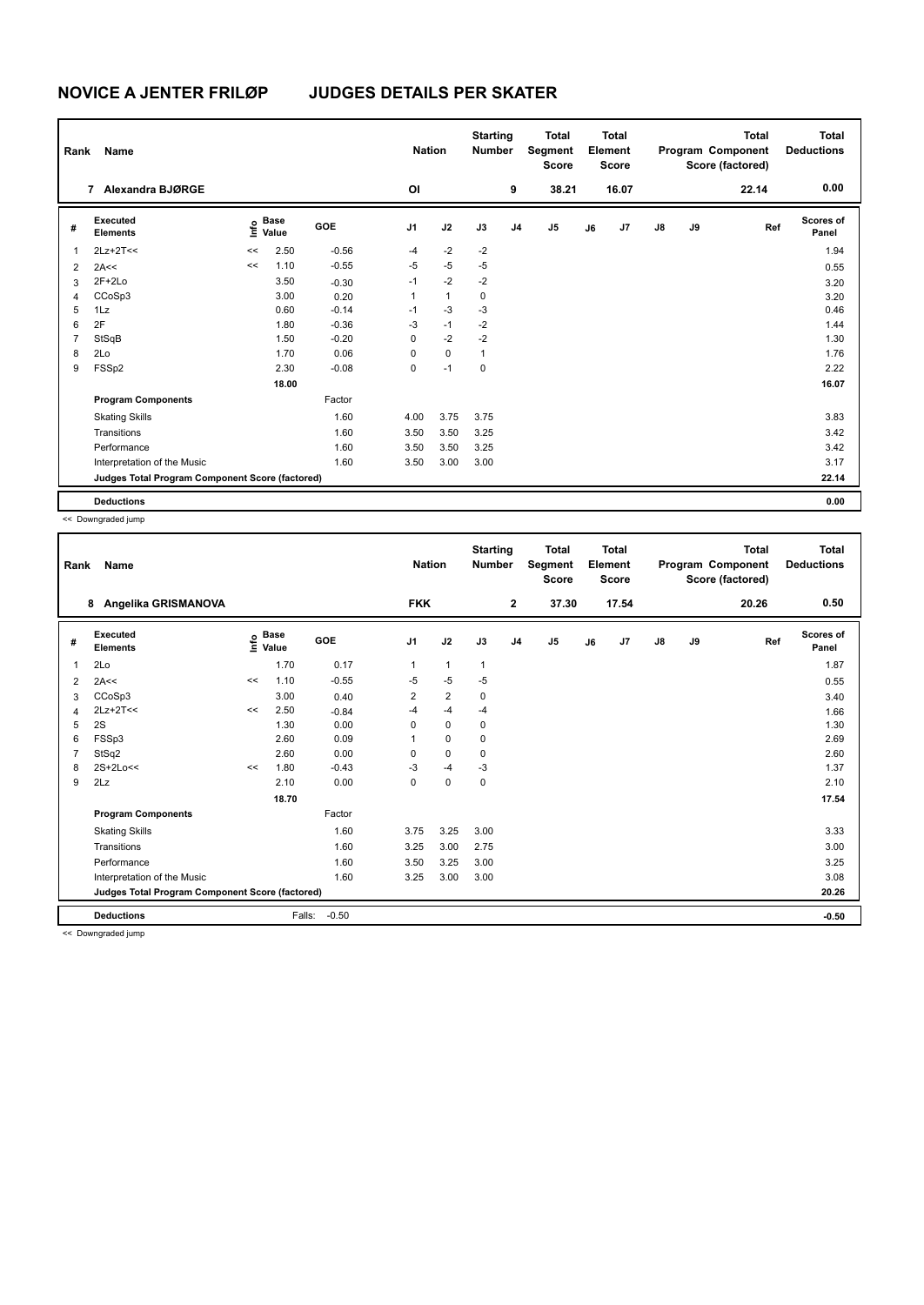| Rank           | Name                                            |         |                                  |            |                          | <b>Nation</b> | <b>Starting</b><br><b>Number</b> |                | Total<br>Segment<br><b>Score</b> |    | <b>Total</b><br>Element<br><b>Score</b> |               |    | <b>Total</b><br>Program Component<br>Score (factored) | <b>Total</b><br><b>Deductions</b> |
|----------------|-------------------------------------------------|---------|----------------------------------|------------|--------------------------|---------------|----------------------------------|----------------|----------------------------------|----|-----------------------------------------|---------------|----|-------------------------------------------------------|-----------------------------------|
|                | <b>Therese Tran HILLESTAD</b><br>9              |         |                                  |            | <b>OSK</b>               |               |                                  | 1              | 36.70                            |    | 17.64                                   |               |    | 19.06                                                 | 0.00                              |
| #              | <b>Executed</b><br><b>Elements</b>              |         | <b>Base</b><br>e Base<br>⊑ Value | <b>GOE</b> | J <sub>1</sub>           | J2            | J3                               | J <sub>4</sub> | J <sub>5</sub>                   | J6 | J7                                      | $\mathsf{J}8$ | J9 | Ref                                                   | Scores of<br>Panel                |
| 1              | 2Lo                                             |         | 1.70                             | 0.00       | 0                        | $\mathbf 0$   | $\mathbf 0$                      |                |                                  |    |                                         |               |    |                                                       | 1.70                              |
| 2              | 2F                                              |         | 1.80                             | $-0.24$    | $-1$                     | $-2$          | $-1$                             |                |                                  |    |                                         |               |    |                                                       | 1.56                              |
| 3              | $2Lz+2T$                                        |         | 3.40                             | $-0.35$    | $-2$                     | $-1$          | $-2$                             |                |                                  |    |                                         |               |    |                                                       | 3.05                              |
| 4              | FCSp2                                           |         | 2.30                             | 0.00       | 0                        | $\mathbf 0$   | $\mathbf 0$                      |                |                                  |    |                                         |               |    |                                                       | 2.30                              |
| 5              | $2Lz<+2T<$                                      | $\prec$ | 2.56                             | $-0.52$    | $-3$                     | $-4$          | $-3$                             |                |                                  |    |                                         |               |    |                                                       | 2.04                              |
| 6              | 2F                                              |         | 1.80                             | 0.00       | 0                        | $\mathbf 0$   | 0                                |                |                                  |    |                                         |               |    |                                                       | 1.80                              |
| $\overline{7}$ | $1A^*$                                          | $\star$ | 0.00                             | 0.00       | $\overline{\phantom{a}}$ | $\sim$        |                                  |                |                                  |    |                                         |               |    |                                                       | 0.00                              |
| 8              | StSq2                                           |         | 2.60                             | 0.09       | $\Omega$                 | $\Omega$      | $\mathbf{1}$                     |                |                                  |    |                                         |               |    |                                                       | 2.69                              |
| 9              | CCoSp2                                          |         | 2.50                             | 0.00       | 0                        | $\pmb{0}$     | $\mathbf 0$                      |                |                                  |    |                                         |               |    |                                                       | 2.50                              |
|                |                                                 |         | 18.66                            |            |                          |               |                                  |                |                                  |    |                                         |               |    |                                                       | 17.64                             |
|                | <b>Program Components</b>                       |         |                                  | Factor     |                          |               |                                  |                |                                  |    |                                         |               |    |                                                       |                                   |
|                | <b>Skating Skills</b>                           |         |                                  | 1.60       | 3.25                     | 3.00          | 3.00                             |                |                                  |    |                                         |               |    |                                                       | 3.08                              |
|                | Transitions                                     |         |                                  | 1.60       | 3.00                     | 2.75          | 2.75                             |                |                                  |    |                                         |               |    |                                                       | 2.83                              |
|                | Performance                                     |         |                                  | 1.60       | 3.25                     | 3.25          | 3.00                             |                |                                  |    |                                         |               |    |                                                       | 3.17                              |
|                | Interpretation of the Music                     |         |                                  | 1.60       | 2.75                     | 2.75          | 3.00                             |                |                                  |    |                                         |               |    |                                                       | 2.83                              |
|                | Judges Total Program Component Score (factored) |         |                                  |            |                          |               |                                  |                |                                  |    |                                         |               |    |                                                       | 19.06                             |
|                | <b>Deductions</b>                               |         |                                  |            |                          |               |                                  |                |                                  |    |                                         |               |    |                                                       | 0.00                              |

< Under-rotated jump \* Invalid element

| Rank           | Name                                            |         |                      |         | <b>Nation</b>            |             | <b>Starting</b><br><b>Number</b> |                | <b>Total</b><br>Segment<br><b>Score</b> |    | Total<br>Element<br><b>Score</b> |               |    | Total<br>Program Component<br>Score (factored) | Total<br><b>Deductions</b> |
|----------------|-------------------------------------------------|---------|----------------------|---------|--------------------------|-------------|----------------------------------|----------------|-----------------------------------------|----|----------------------------------|---------------|----|------------------------------------------------|----------------------------|
|                | <b>Victoria-Therese BJUNE</b><br>10             |         |                      |         | <b>SSK</b>               |             |                                  | 3              | 36.58                                   |    | 17.78                            |               |    | 18.80                                          | 0.00                       |
| #              | Executed<br><b>Elements</b>                     | Life    | <b>Base</b><br>Value | GOE     | J <sub>1</sub>           | J2          | J3                               | J <sub>4</sub> | J5                                      | J6 | J <sub>7</sub>                   | $\mathsf{J}8$ | J9 | Ref                                            | Scores of<br>Panel         |
| 1              | $2Lo+2Lo$                                       |         | 3.40                 | 0.00    | $\mathbf 0$              | $\mathbf 0$ | 0                                |                |                                         |    |                                  |               |    |                                                | 3.40                       |
| 2              | $A^*$                                           | $\star$ | 0.00                 | 0.00    | $\overline{\phantom{a}}$ | $\sim$      | $\overline{\phantom{a}}$         |                |                                         |    |                                  |               |    |                                                | 0.00                       |
| 3              | $2F+2T$                                         |         | 3.10                 | $-0.18$ | $-1$                     | $-1$        | $-1$                             |                |                                         |    |                                  |               |    |                                                | 2.92                       |
| 4              | 2Lz                                             | $\prec$ | 1.58                 | $-0.37$ | $-3$                     | $-2$        | $-2$                             |                |                                         |    |                                  |               |    |                                                | 1.21                       |
| 5              | CCoSp3                                          |         | 3.00                 | $-0.10$ | $\Omega$                 | $\mathbf 0$ | $-1$                             |                |                                         |    |                                  |               |    |                                                | 2.90                       |
| 6              | StSq1                                           |         | 1.80                 | $-0.06$ | 0                        | 0           | $-1$                             |                |                                         |    |                                  |               |    |                                                | 1.74                       |
| $\overline{7}$ | 2Lz                                             |         | 2.10                 | $-0.28$ | $-2$                     | $-1$        | $-1$                             |                |                                         |    |                                  |               |    |                                                | 1.82                       |
| 8              | 2F                                              |         | 1.80                 | 0.00    | $\Omega$                 | 0           | 0                                |                |                                         |    |                                  |               |    |                                                | 1.80                       |
| 9              | FSSp2                                           |         | 2.30                 | $-0.31$ | $-2$                     | $-1$        | $-1$                             |                |                                         |    |                                  |               |    |                                                | 1.99                       |
|                |                                                 |         | 19.08                |         |                          |             |                                  |                |                                         |    |                                  |               |    |                                                | 17.78                      |
|                | <b>Program Components</b>                       |         |                      | Factor  |                          |             |                                  |                |                                         |    |                                  |               |    |                                                |                            |
|                | <b>Skating Skills</b>                           |         |                      | 1.60    | 3.25                     | 2.75        | 2.75                             |                |                                         |    |                                  |               |    |                                                | 2.92                       |
|                | Transitions                                     |         |                      | 1.60    | 2.75                     | 2.75        | 2.75                             |                |                                         |    |                                  |               |    |                                                | 2.75                       |
|                | Performance                                     |         |                      | 1.60    | 3.00                     | 3.00        | 3.25                             |                |                                         |    |                                  |               |    |                                                | 3.08                       |
|                | Interpretation of the Music                     |         |                      | 1.60    | 2.50                     | 3.25        | 3.25                             |                |                                         |    |                                  |               |    |                                                | 3.00                       |
|                | Judges Total Program Component Score (factored) |         |                      |         |                          |             |                                  |                |                                         |    |                                  |               |    |                                                | 18.80                      |
|                | <b>Deductions</b>                               |         |                      |         |                          |             |                                  |                |                                         |    |                                  |               |    |                                                | 0.00                       |

< Under-rotated jump \* Invalid element